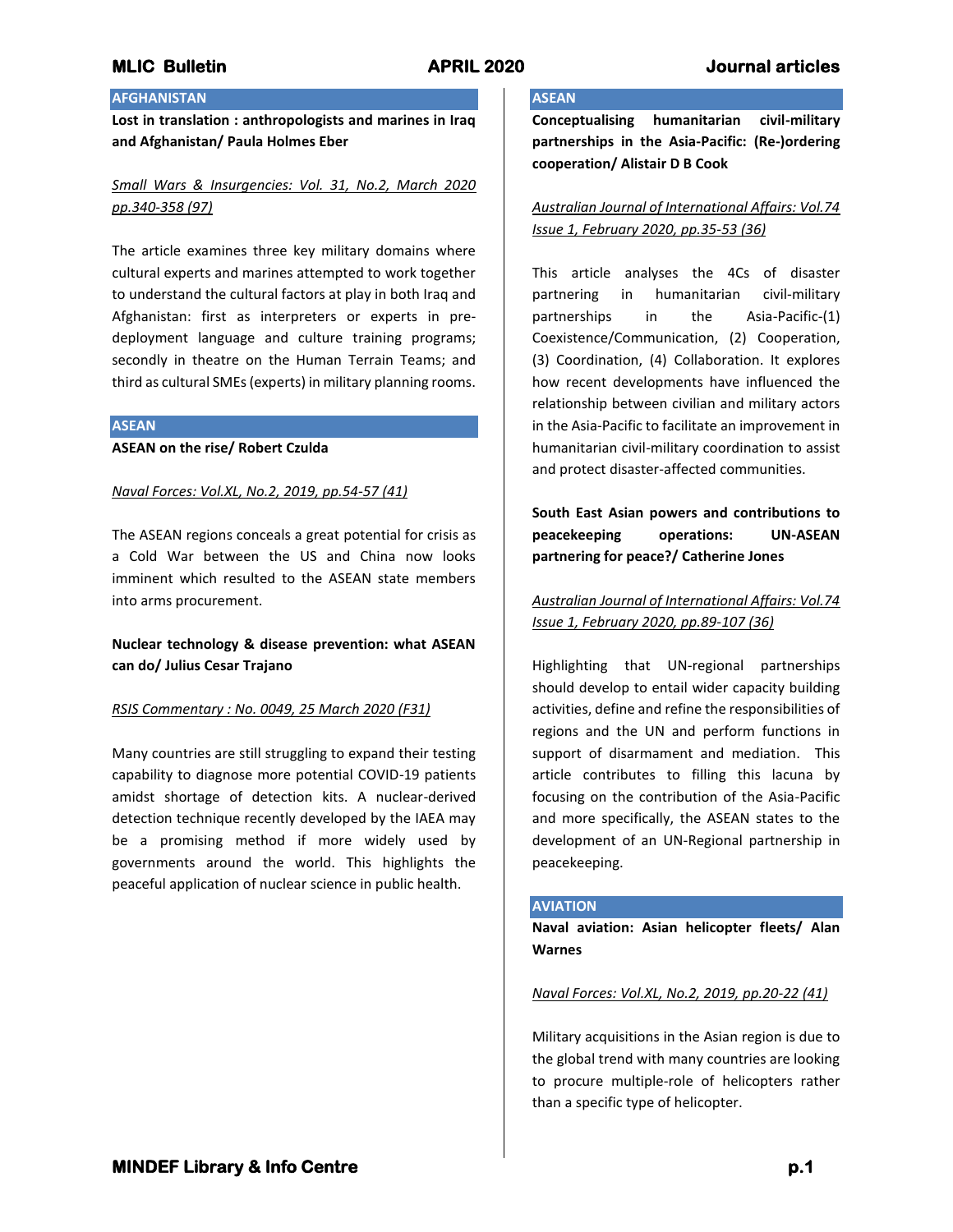## **CHINA**

**China's new roles and behaviour in conflict-affected regions: reconsidering non-interference and nonintervention/ Miwa Hirono**

# *The China Quarterly: September 2019, No.239, pp.573-593 (17)*

This article demonstrates that defining the principles has always been a political act and secondly offering new discussions about how China's expanding economic power forced the country to more actively engage in politics of conflict-affected regions. It also offers a conceptual framework to explain why and how China has become increasingly active in peacebuilding and conflict mediation.

# **China's artificial islands in South China Sea: extended forward presence/ Olli Pekka Suorsa**

## *RSIS Commentary : No. 0042, 19 March 2020 (F31)*

China has expended significant resources in erecting seven artificial islands in the Spratlys, in the South China Sea. The real worth of these artificial islands may be in extending its coast guard and other paramilitary forces' presence in the South China Sea.

## **CHINA**

**Taming neighbors: exploring China's economic statecraft to change neighboring countries' policies and their effects/ Jaebeom Kwon**

# *Asian Perspective: Vol.44, No. 1, Winter 2020, pp.103-138 (11)*

This article demonstrates that in recent years, China has been increasing their powers and influence by adopting aggressive policies towards its neighbouring countries that has adopted policies that could infringe upon China's national interests. Hence this article aims to answer the question: What have been the impacts on China's use of economic retaliation towards themselves?

**Problematic prognostications about China's Maritime Silk Road Initiative (MSRI): lessons from Africa and the Middle East/ Jean-Marc F Blanchard**

# *Journal Of Contemporary China : Vol.29, No. 122, March 2020, pp.159-174 (102)*

This study plunges into the debate by conducting a micro-level analysis of the MSRI. The macrolevel analysis indicates that the MSRI is not having transformative economic effects. Neither does it show that the MSRI is significantly stalling or collapsing. The micro-level analysis, which focuses on Africa and the Middle East, demonstrates that the MSRI is being embraced and realized in different degrees and highlights reasons for this variation.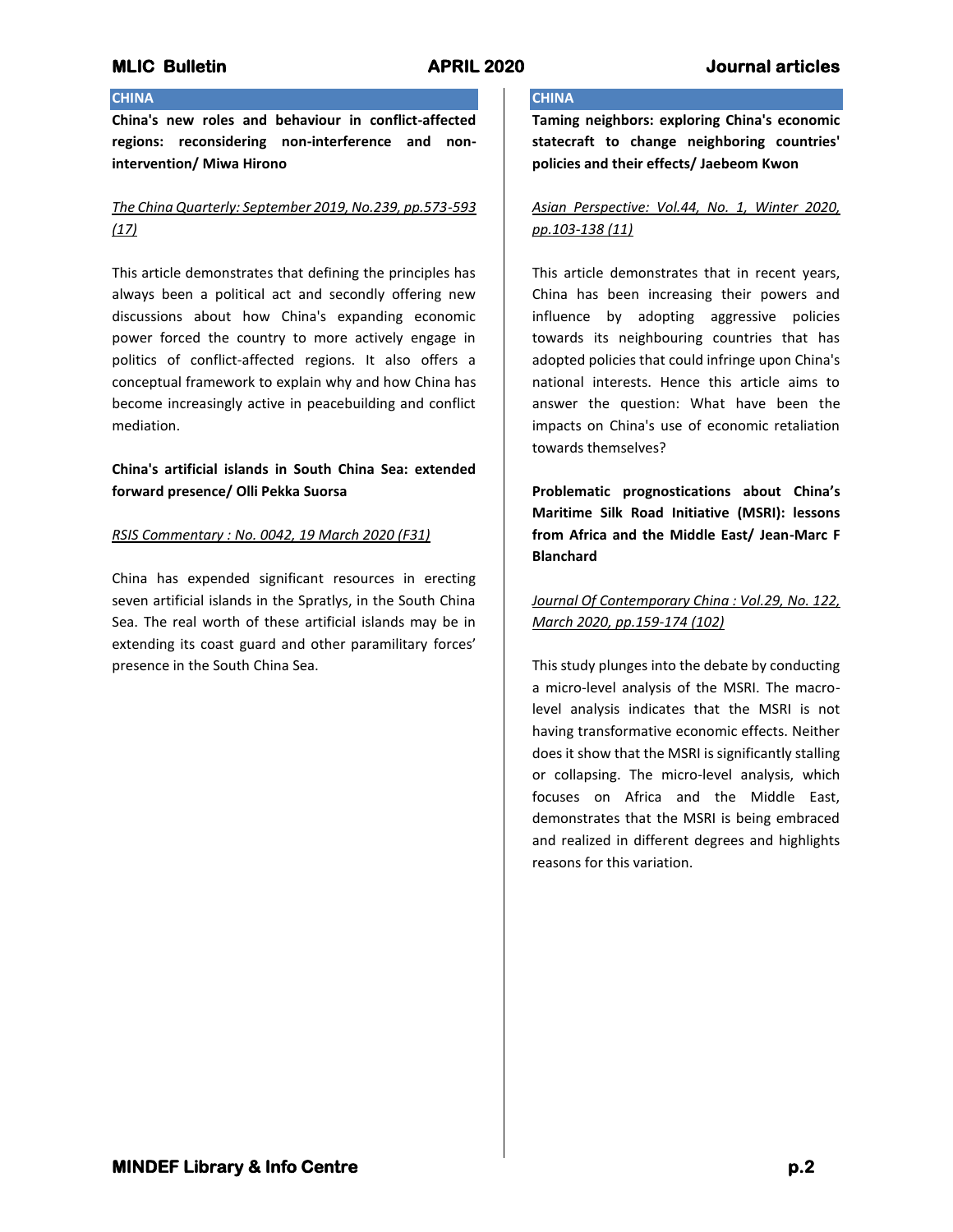**CHINA**

### **CHINA**

**On the sixth generation : preliminary speculations about Chinese politics after Xi/ Lowell Dittmer**

# *Journal Of Contemporary China : Vol.29, No. 122, March 2020, pp.253-265 (102)*

The article highlights a review of the past pattern of China's generational evolution and by a theory of generational change to account for it. The essay concludes with a discussion of China's path-dependent cyclical future evolution. According to scarcity theory, a compensatory drive for scarce values may hence be expected to arise with the 6th generation. The socialization theory: the CCP leadership may be expected not only to reflect the needs of the next generation but to try to control and to mold it.

## **How are the exposed disciplined? : media and political accountability in China/ Titi Zhou**

## *Journal Of Contemporary China : Vol.29, No. 122, March 2020, pp.286-303 (102)*

This study examining how the Chinese government responds to exposed agents. It finds that media exposure conditionally contributes to the discipline of agents. Exposed agents may be punished when their malfeasance gains high publicity, especially when the malfeasance falls under the high-priority concerns of the government. Hence, while media exposure constitutes a form of thirdparty monitoring, the discipline of exposed agents is conditional. The pressure on the government is linked to its perception of threats to its authority or legitimacy arising from media exposure. The high publicity of certain malfeasance also assists the government in tackling problems of higher priority.

**What U.S. Navy strategists and defense planners should think about in the era of maritime great power competition/ Peter Haynes**

*Defence & Security Analysis : Vol.36, Issue 1. 2020, pp.101-108 (94)*

This article provides a primer on what to keep in mind and how to think in an era of maritime great power competition. Chinese and Russia leaders and strategists view the purpose of their respective navy (and coast guard) in terms far broader than do those of the U.S. military and navy. Shaped by a Marxist-Leninist view of competition and conflict, their conception of naval purpose extends beyond warfighting into the realm of political warfare and co-ordinated long-term campaigns to coerce, manage perception, and gain access - political, commercial, or military.

**Impact of China's decision-making processes on international cooperation: cases of peacekeeping and humanitarian assistance/disaster relief/ Miwa Hirono**

# *Australian Journal of International Affairs: Vol.74 Issue 1, February 2020, pp.54-71 (36)*

International cooperation on peacekeeping operations, and on humanitarian assistance and disaster relief (HADR) operations, is important in tackling global non-traditional security threats. It also helps China address its 'trust deficit' problem. It argues that the difference in the level of cooperation corresponds to the level of holisticity/fragmentation of China's decisionmaking process. A holistic decision-making process helps China foster deeper international cooperation, while a fragmented one hinders the deeper development of cooperation.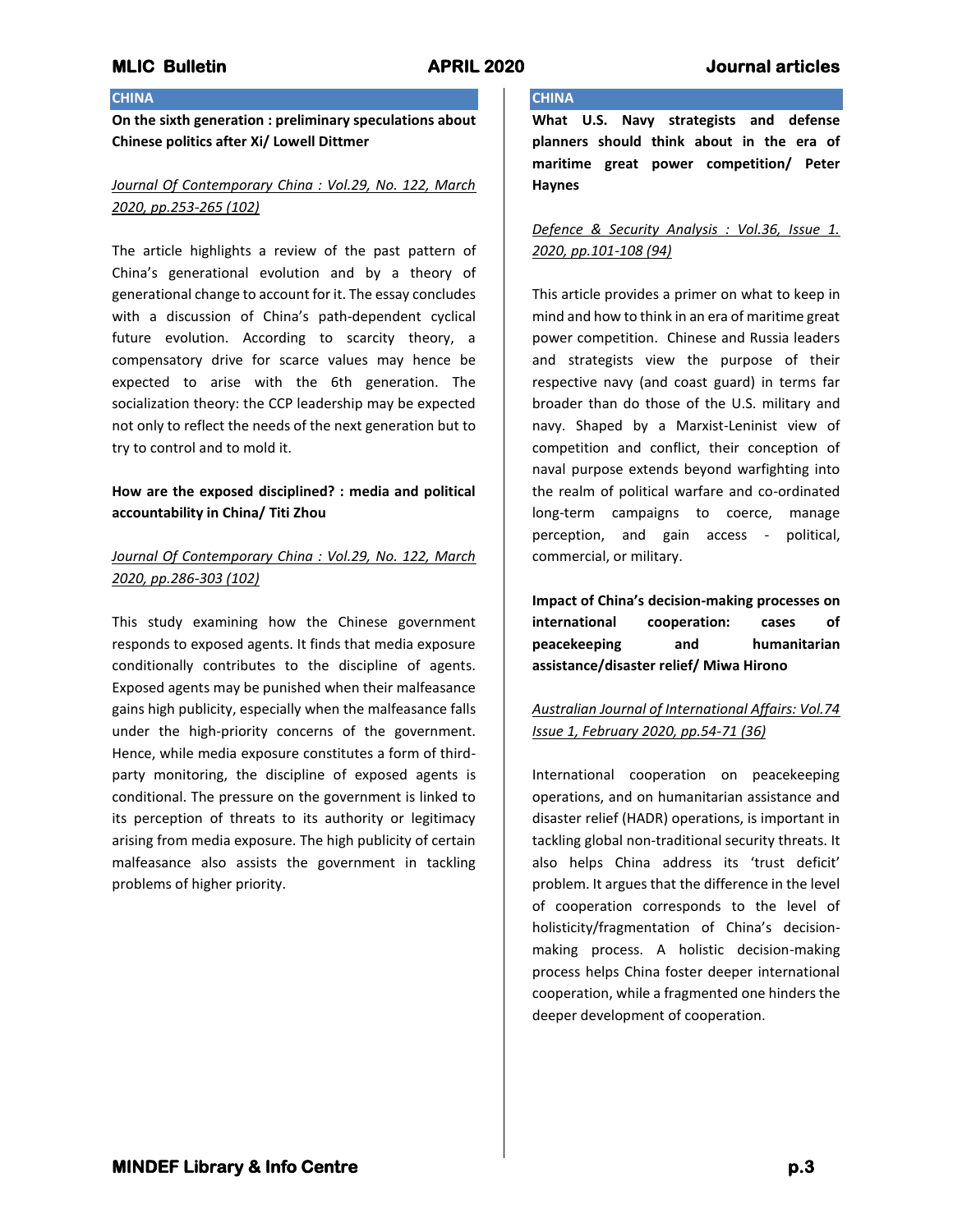### **CHINA**

**Emotions, international hierarchy, and the problem of solipsism in Sino-US South China Sea politics/ Christian Wirth**

# *International Relations: Vol.34 No.1, March 2020, pp.25- 45 (33)*

This article discusses the reason for China's constant approach in the South China Sea which resulted to the continuous distant between China and regional and international communities which China wants to lead and join. This article also shows how the powerful narrative of national 'humiliation' and 'rejuvenation' has informed Chinese maritime politics.

#### **CYBERSECURITY**

**Fastening the cyber seatbelt/ Megan Gates**

#### *Security Management: March 2020, pp.30-32 (92)*

This article discusses the gaps in the aviation industry towards cybersecurity. Today's technological advancements has helped to increase the safety and security for flight transportation. At the same time, they also created new vulnerabilities that most manufacturers, regulators and operators and only beginning to understand.

#### **G20 SUMMIT**

**Covid-19: time for emergency G20 Summit/ Pradumna B Rana**

#### *RSIS Commentary : No. 0047, 24 March 2020 (F31)*

The ever-growing toll of the COVID-19 pandemic has led to a growing sense of helplessness and loss of confidence worldwide. Coordinated global responses and action plans, together with a clear statement of solidarity from an Emergency G20 Summit could go a long way in reducing these fears.

# **INDONESIA**

**Charity for "jihad" in Syria: the Indonesian-Uyghur connection/ Nodirbek Soliev**

# *RSIS Commentary : No. 0037, 12 March 2020 (F31)*

A jihadist-aligned Indonesian fundraising group, the Abu Ahmed Foundation (AAF), has been developing close connections with Uyghur and Central Asian fighters in Syria. This link could become a vector for fighters to exit from Syria, and a source of potential risks to Southeast Asia.

# **ISIS**

**Accidental ethnographers: the Islamic State's tribal engagement experiment/ Craig Whiteside**

# *Small Wars & Insurgencies: Vol. 31, No.2, March 2020, pp.219-240 (97)*

This paper traces the political, ideological, and structural changes the leaders of the Islamic State movement made to adapt its approach toward the Sunni tribes of Iraq and later Syria, in order to develop a deeper base of popular support for its caliphate project. Recent U.S. experience in counterinsurgency has imparted on military leaders an appreciation for understanding the social, political, and cultural environment and how this environment may enhance or preclude desired policy outcomes.

**Identity wars: collective identity building in insurgency and counterinsurgency/ Heather S Gregg**

# *Small Wars & Insurgencies: Vol. 31, No.2, March 2020, pp.381-401 (97)*

This article draws from theoretical work on identity building to outline how collective identities are constructed and how they shape human behavior. It considers the U.S. led operations in Iraq from 2003-2011, and compares these efforts to the emergence of Sunni Islamist insurgencies in Iraq to investigate how insurgents used identity building.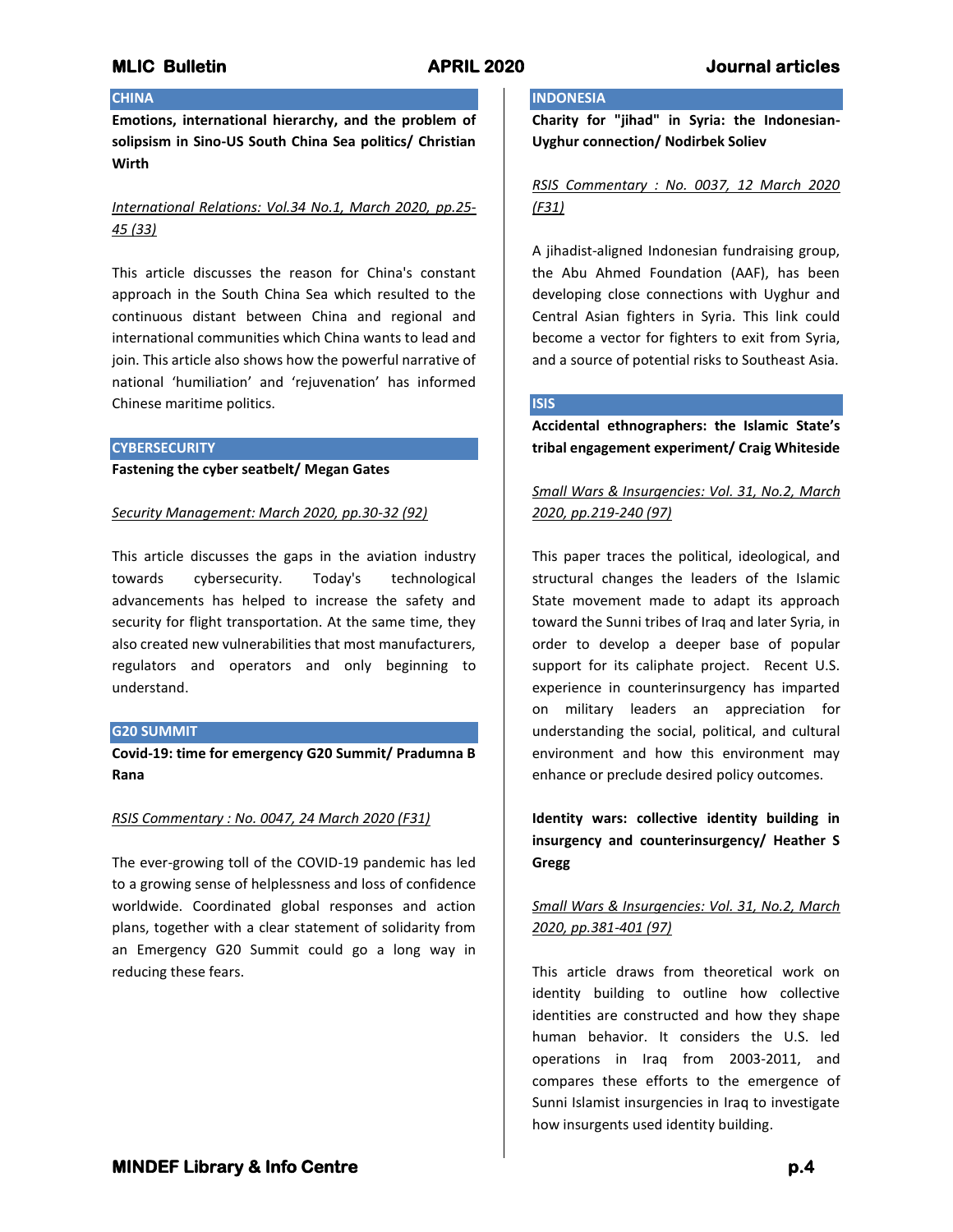## **IT**

**Deep learning: artificial intelligence for naval forces/ Peter Donaldson**

### *Naval Forces: Vol.XL, No.1, 2019, pp.13-19 (41)*

This article focuses on artificial intelligence and deep learning that explores the potential applications for naval forces and as avenues for evolution in the future.

### **Personal data: its value, risks & potential/ Teo Yi-Ling**

### *RSIS Commentary : No. 0040, 17 March 2020 (F31)*

Singapore, with its trusted data and analytics hub ambitions, may have lessons to learn from the slew of recent moves by the US. Federal agencies made some of the country's largest telecommunications and technology companies accountable for mismanagement of US citizens' personal data.

# **JAPAN**

**Japan needs more fifth-generation jets/ David A. Deptula**

### *Air Force Magazine: March 2020, pp.48-53 (58)*

This article discusses that Japan can gain military advantage if they are modernizing their F-2 fighter force. These modernization will bring operational and strategic implications among other nations especially in the Asia-Pacific regions.

**Japan, Asian, and Global broader peace operations: functional engagement amid regional estrangement/ Garren Mulloy**

## *Australian Journal of International Affairs: Vol.74 Issue 1, February 2020, pp.14-34 (36)*

This paper examines Japanese unity of Overseas Despatch Operation (ODO) actors, laws, and operational aspects, interaction with state and institutional actors, '4C' functional regional engagement and concepts of partnership, and Japan's United Nations Peace Operations-Humanitarian Assistance Disaster Relief Operations (UNPO-HADRO) nexus. Japanese cooperation for dual liberal-international peace and realist security goals within increasing regional strategic competition and nationalist antipathy is examined, particularly in Japan's 'poor neighbourhood'.

### **KOREAN WAR**

**Singapore, Hong Kong, and the Royal Navy's war in Korea, c. 1950-1953: part 2/ JOSHUA-JOHN Tian Ser Seah**

*The Journal of Military History: Vol 84, No.1, January 2020, pp.237-260 (24A)*

This article examines how the two fallen fortresses were restored and used to project British naval power into the Korean War. It analyses how their geopolitical conditions and security concerns affected British military power projection.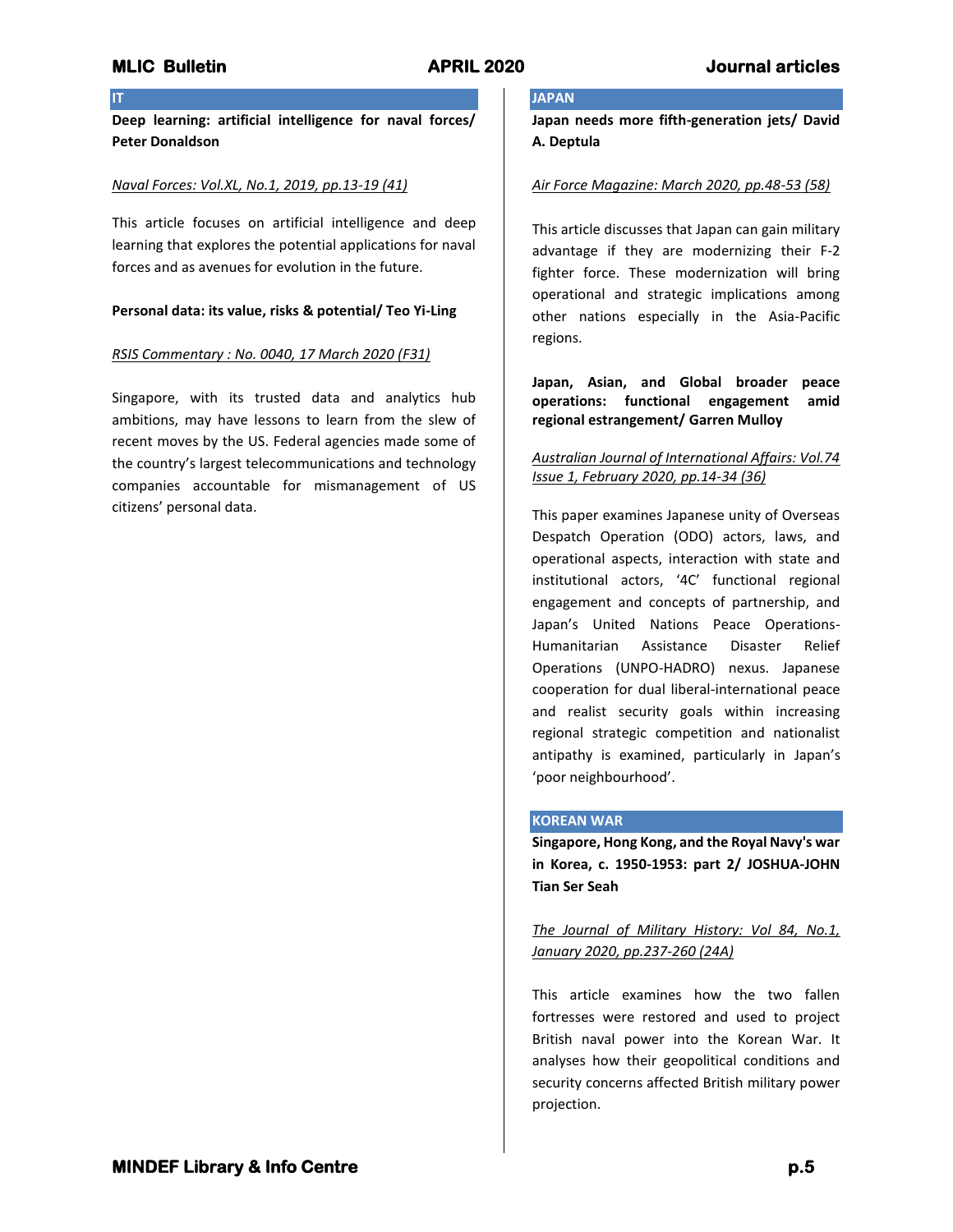# **MLIC Bulletin APRIL 2020 Journal articles**

# **MALAYSIA**

**Malaysia's COVID-19 strategy/ Jose Ricardo Sto. Domingo**

### *RSIS Commentary : No. 0052, 27 March 2020 (F31)*

Malaysia's decision to impose a Movement Control Order (MCO) was its best option to reduce further infection, but its sudden announcement initially caused public confusion and reflected insufficient planning. The government's extension of the order suggests it needs more time to regain full control of the situation.

#### **MILITARY**

**The epistemology of lethality: bullets, knowledge trajectories, kinetic effects/ Matthew Ford**

## *European Journal of International Security : Vol 5 Issue 1, February 2020, pp.77-93 (27A)*

The science of ammunition lethality is a field that seeks to define the point at which military ordnance takes life and produces death. Hence this article places science back into a narrative that otherwise frames the ontology of war in terms of fighting.

**The environmental consequences of asymmetric war: a panel study of militarism and carbon emissions, 2000- 2010/ Chad L. Smith and Michael R. Langefeld**

# *Armed Forces & Society: Vol. 46, No. 2, April 2020, pp.214- 237 (3)*

In the 21st century, war-making and war preparation have changed significantly which resulted to environmental consequences. This study focuses on data from 126 countries by using international panel data from 2000 to 2010 which aim at providing evidence on the rise of risktransfer militarism and its negative effects on the environment.

# **MILITARY ORGANIZATION**

**The U.S. Department of Defense and its torture program/ Elizabeth Grimm Arsenault and Catherine Chiang**

*Armed Forces & Society: Vol. 46, No. 2, April 2020, pp.191-213 (3)*

The article discusses the torture program conducted by the U.S. Department of Defense (DoD) and how it significantly comply to the existing standard operating procedures (SOPs) around humane prisoner treatment. Hence this article aim at understanding the power and the weaknesses of the SOPs.

### **NORTH KOREA**

**Leveraging towards restraint: nuclear hedging and North Korea's shifting reference points during the agreed framework and the Six-Party talks/ Soul Park and Kimberly Peh**

*European Journal of International Security : Vol 5 Issue 1, February 2020, pp.94-114 (27A)*

The emergence of new nuclear aspirants has posed a great threat to the post-Cold War global non-proliferation regime. These states have adopted a nuclear hedging strategy that has been deemed both strategically risky and politically difficult to maintain. Yet, hedging has not automatically resulted in nuclearisation. Hence a study was conducted based on North Korea's nuclear policies throughout the 1990s and 2000s.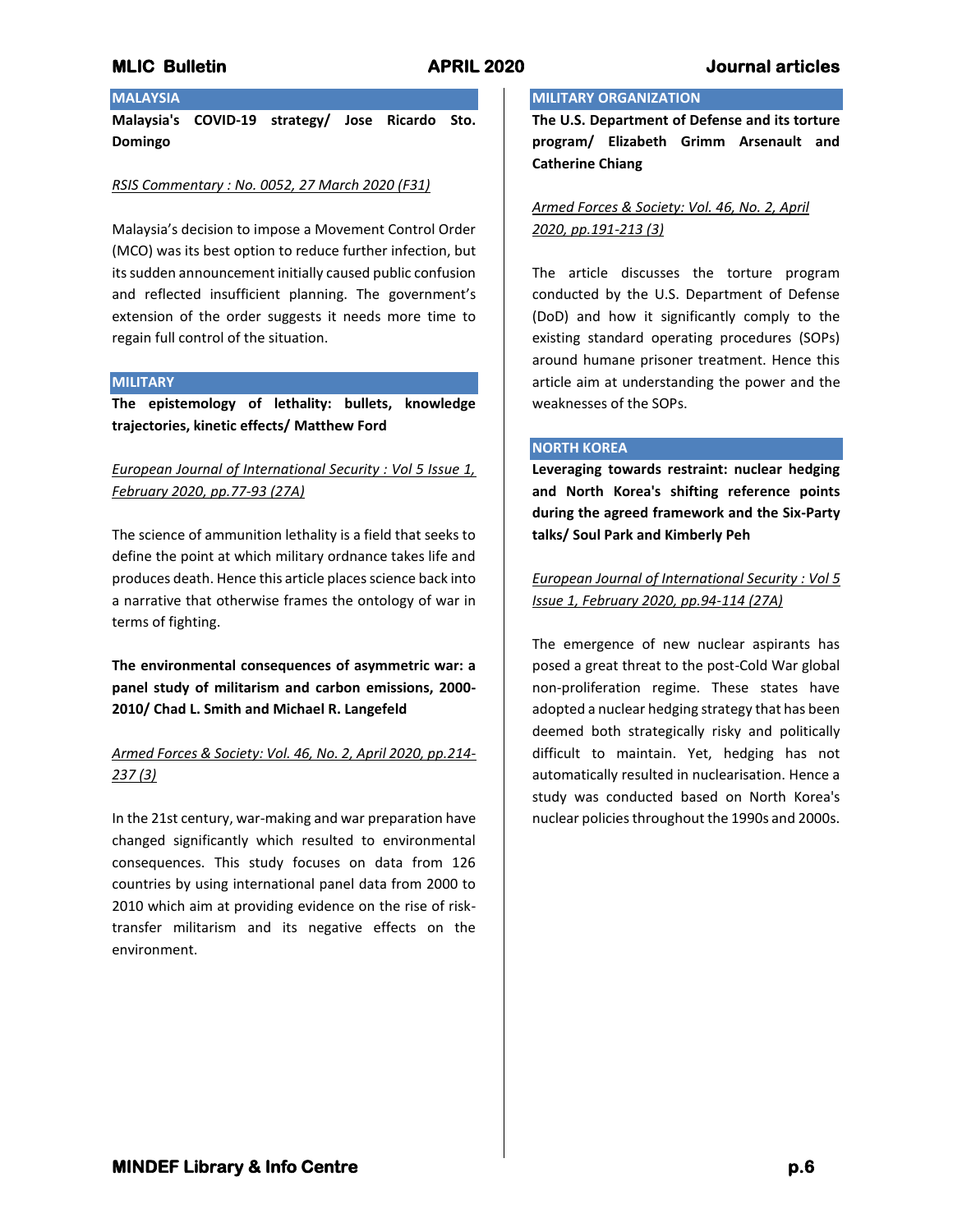# **PEACEKEEPING**

**Cooperation and coordination in a context of animosity? East Asia, peacekeeping operations and humanitarian assistance and disaster relief/ Rikard Jalkebro**

# *Australian Journal of International Affairs: Vol.74 Issue 1, February 2020, pp.1-13 (36)*

East Asia consisting of China, Japan, North and South Korea, and the ten states of the ASEAN is increasingly being considered as a region which is a potential crucible for conflict. These papers explore different aspects of the cooperation and collectively they present the conditions under which there are positive cooperation outcomes in the areas of humanitarian assistance (HA) and disaster relief (DR) and/or peacekeeping operations (PKO). Collectively, they identify that mid-range theories have great explanatory power in exploring and researching this region.

# **International peacebuilding as a case of structural injustice/ Lou Pingeot**

# *International Peacekeeping: Vol 27, No 2, April 2020, pp.268-288 (96)*

This article draws on the insights of literature to argue that international peacebuilding should be understood as an instance of structural injustice. Studies of the encounter between international interveners and local populations tend to focus on the differences between these groups and their problematic relationship. The article argues that the encounter between internationals and locals should be 'de-exoticized' and that hierarchy, rather than difference, should be at the centre of the critical peacebuilding literature.

# **PHILIPPINES**

**Considering anthropology and small wars/ Montgomery McFate**

# *Small Wars & Insurgencies: Vol. 31, No.2, March 2020, pp.211-218 (97)*

All of the papers that comprise this special edition offer insights into the variety of ways in which anthropology and the military intersect. They also point to a variety of questions that remain to be addressed: first, what advantages does an ethnographic or archaeological research approach that seeks to understand the adversary, civilian population or partner government in situ provide the military? Second, what contributions have anthropologists made to the military by virtue of their knowledge, approach, or methodology that could not (or has not) been offered by scholars from different disciplines? Third, what is the future of military anthropology (if indeed such a field exists)?

**Combat anthropologist: Charles T. R. Bohannan, counter-insurgency pioneer, 1936-1966/ Jason S Ridler**

# *Small Wars & Insurgencies: Vol. 31, No.2, March 2020, pp.267-285 (97)*

The article highlights on US successes in counterinsurgency in the immediate post-war era. These successes were not just vested in wartime combat experience, but pre-war training in archaeology and anthropology. The extensive work with foreign and distant cultures into a view of guerrilla warfare that bolstered US successes in the Philippines and Vietnam. In three wars and other missions, highlights an anthropologist's skills to military affairs. The war was fundamentally a cultural as much as a physical enterprise. The major work on counter-guerrilla operations.